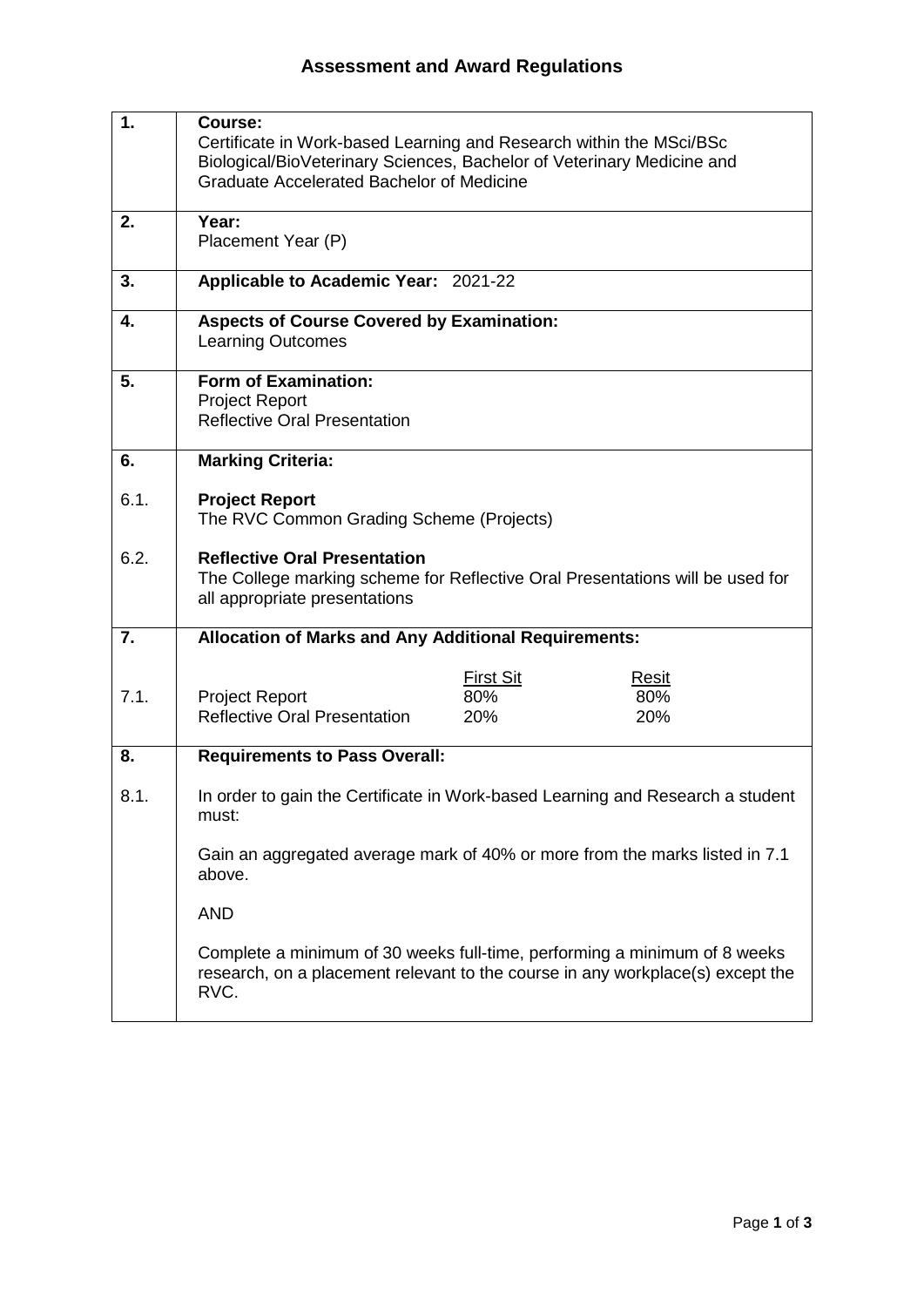| 9.    | <b>Consequence of Failure:</b>                                                                                                                                                                                                        |  |  |
|-------|---------------------------------------------------------------------------------------------------------------------------------------------------------------------------------------------------------------------------------------|--|--|
| 9.1.  | A student who fails to complete a 30 weeks full-time placement in a<br>workplace(s) relevant to their course will be allowed to either:                                                                                               |  |  |
|       | Defer their subsequent studies for a year to complete their 30 weeks full-<br>time in placement<br><b>OR</b>                                                                                                                          |  |  |
|       | Complete the required 30 weeks full-time at a later date, for example<br>during holidays, or after completing the subsequent year<br><b>OR</b>                                                                                        |  |  |
|       | Exit the placement year scheme and recommence studies at the start of<br>the subsequent year                                                                                                                                          |  |  |
| 9.2.  | A student who fails the placement year summative assessment shall be given<br>the opportunity to resubmit. The student will be required to resubmit their<br>Project Report and Reflective Oral Presentation.                         |  |  |
|       | The overall mark obtained at the second attempt will be no greater than 40%.                                                                                                                                                          |  |  |
| 9.3.  | A student who fails after a second attempt will be required to withdraw from the<br>Certificate in Work-based Learning and Research. They have a right of appeal<br>as described in the College Regulations.                          |  |  |
| 10.   | <b>Classification and Awards:</b>                                                                                                                                                                                                     |  |  |
|       |                                                                                                                                                                                                                                       |  |  |
| 10.1. | A Merit is awarded for an average mark of 60-69%.                                                                                                                                                                                     |  |  |
| 10.2. | A Distinction is awarded for an average mark of 70% and above.                                                                                                                                                                        |  |  |
| 11.   | <b>Disclosure of Marks:</b>                                                                                                                                                                                                           |  |  |
|       | Results will be published by candidate number                                                                                                                                                                                         |  |  |
| 12.   | <b>Absence and Summative In-Course Assessment:</b>                                                                                                                                                                                    |  |  |
|       | Where a student has an allowable absence, they will be marked absent (A) and<br>will be required to undertake the assessment at the next available opportunity.                                                                       |  |  |
|       | An allowable absence is one that is for a significant unforeseeable event such<br>as illness.                                                                                                                                         |  |  |
|       | Any other foreseeable absence will only be considered allowable if agreed by<br>Student Performance and Development system (formerly Academic Progress<br>Committee) and this will only apply in very strictly limited circumstances. |  |  |